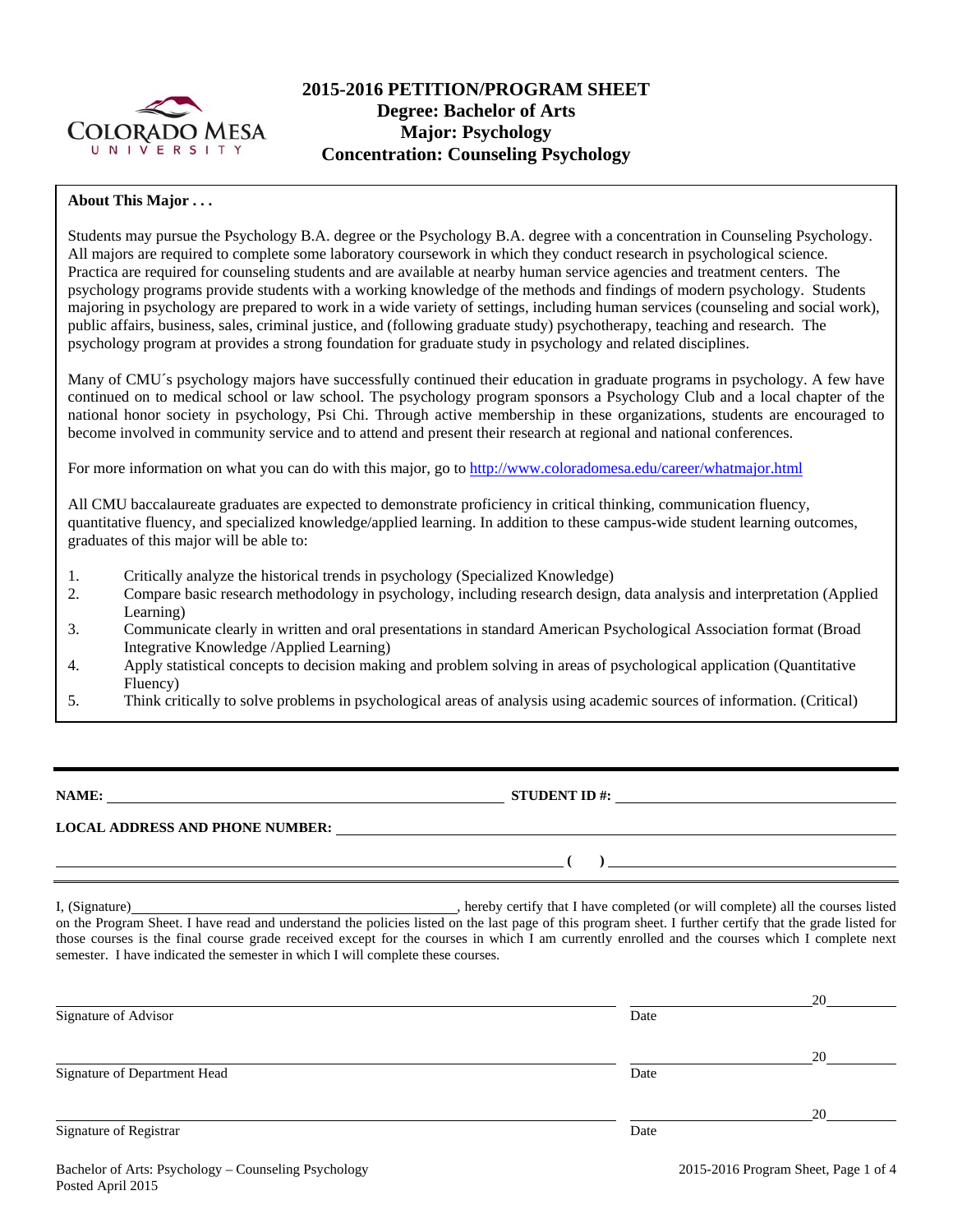### **DEGREE REQUIREMENTS:**

- 120 semester hours total (Students must complete a minimum of 30 of the last 60 hours of credit at CMU, with at least 15 semester hours in major discipline courses numbered 300 or higher).
- 40 upper division credits (A minimum of 15 taken at the 300-400 course levels within the major at CMU).
- 2.00 cumulative GPA or higher in all CMU coursework
- 2.00 cumulative GPA or higher in coursework toward the major content area
- Pre-collegiate courses (usually numbered below 100) cannot be used for graduation.
- A student must follow the CMU graduation requirements either from 1) the program sheet for the major in effect at the time the student officially declares a major; or 2) a program sheet for the major approved for a year subsequent to the year during which the student officially declares the major and is approved for the student by the department head. Because a program may have requirements specific to the degree, the student should check with the faculty advisor for additional criteria. It is the student's responsibility to be aware of, and follow, all requirements for the degree being pursued. Any exceptions or substitutions must be approved by the student's faculty advisor and Department Head.
- Essential Learning Capstone should be completed between 45 and 75 hours.
- See the "Undergraduate Graduation Requirements" in the for additional graduation information.

**ESSENTIAL LEARNING REQUIREMENTS** (31 semester hours): See the current catalog for a list of courses that fulfill the requirements below. If a course is an Essential Learning option and a requirement for your major, you must use it to fulfill the major requirement and make a different selection for the Essential Learning requirement.

| Course No Title                                                                                                                                                                  |   | Sem.hrs Grade Term/Trns | Р<br>P                       |
|----------------------------------------------------------------------------------------------------------------------------------------------------------------------------------|---|-------------------------|------------------------------|
| <b>English</b> (6 semester hours, must receive a grade of "C" or better and<br>must be completed by the time the student has 60 semester hours.)<br>ENGL 111 English Composition | 3 |                         | <u>C</u><br>P<br>$\mathbf P$ |
| ENGL 112 English Composition                                                                                                                                                     | 3 |                         | P                            |
| <b>Math MATH 110 or higher</b> (3 semester hours, must receive a grade of<br>"C" or better, must be completed by the time the student has 60 semester<br>hours.)                 |   |                         | P<br>P<br>P<br>P<br>P        |
| Humanities (3 semester hours)                                                                                                                                                    |   |                         | P<br>C<br>A                  |
| Social and Behavioral Sciences (6 semester hours)                                                                                                                                |   |                         | A<br>a<br>$\mathbf{C}$       |
| the control of the control of the control of<br><b>Fine Arts</b> (3 semester hours)                                                                                              |   |                         | R<br>a                       |
| <b>Natural Sciences</b> (7 semester hours, one course must include a lab)                                                                                                        |   |                         | P<br>D<br>P                  |
| <u> 1986 - Johann Barbara, martin amerikan ba</u><br>L<br><u> 1980 - Johann Barn, fransk politik (f. 1918)</u>                                                                   |   |                         | $\mathbf{P}$<br>P            |
| $\textbf{H}_{\text{other}}^{t}(2)$ comparison homes)                                                                                                                             |   |                         |                              |

**History** (3 semester hours) HIST \_\_\_\_ \_\_\_\_\_\_\_\_\_\_\_\_\_\_\_\_\_\_\_\_\_\_\_\_ \_\_\_\_ \_\_\_\_\_ \_\_\_\_\_\_\_\_

Course No Title Sem.hrs Grade Term/Trns

#### **WELLNESS REQUIREMENT** (2 semester hours)

|                     | KINE 100 Health and Wellness                          |  |
|---------------------|-------------------------------------------------------|--|
|                     | KINA $1$                                              |  |
|                     | <b>ESSENTIAL LEARNING CAPSTONE</b> (4 semester hours) |  |
|                     | ESSL 290 Mayerick Milestone                           |  |
|                     | (see English $&$ math pre-reqs) 3                     |  |
| ESSL <sub>200</sub> | Essential Speech (co-requisite) 1                     |  |

### **PSYCHOLOGY – COUNSELING MAJOR REQUIREMENTS**

(57 semester hours) Must pass all courses with a grade of "C" or higher. To continue in the program and eventually graduate as counseling psychology majors a student must earn, within no more than three attempts, at least a grade of "C" in the major requirements.

### **FOUNDATION COURSES** (6 semester hours) Two **consecutive**

|                  | <b>Psychology Core</b> (20 semester hours)                 |                          |                                                                                                                         |
|------------------|------------------------------------------------------------|--------------------------|-------------------------------------------------------------------------------------------------------------------------|
| <b>PSYC 150</b>  | General Psychology                                         | 3                        |                                                                                                                         |
| <b>PSYC 201</b>  | Orientation to the Psychology                              |                          |                                                                                                                         |
|                  | Major                                                      | 3                        |                                                                                                                         |
| <b>STAT 215</b>  | Statistics for the Social &                                |                          |                                                                                                                         |
|                  | <b>Behavioral Sciences</b>                                 | 4                        |                                                                                                                         |
| <b>PSYC 216</b>  | Research Methods in                                        |                          |                                                                                                                         |
|                  | Psychology                                                 | 3                        |                                                                                                                         |
| <b>PSYC 216L</b> | Research Methods in                                        |                          |                                                                                                                         |
|                  | Psychology Lab                                             | 1                        |                                                                                                                         |
| <b>PSYC 416</b>  | Memory & Cognition                                         | 3                        | <u> The Common School (1989) and the Common School (1989) and the Common School (1989) and the Common School (1989)</u> |
| <b>PSYC 414</b>  | <b>History of Psychology</b>                               | 3                        | <u> 1989 - Andrea Station Books, american provident all</u>                                                             |
|                  |                                                            |                          |                                                                                                                         |
|                  | <b>Counseling Concentration</b> (31 semester hours)        |                          |                                                                                                                         |
| <b>PSYC 320</b>  | Social Psychology                                          | 3                        |                                                                                                                         |
| <b>PSYC 340</b>  | Abnormal Psychology                                        | 3                        |                                                                                                                         |
| <b>PSYC 400</b>  | <b>Psychological Testing</b>                               | 3                        |                                                                                                                         |
| <b>PSYC 420</b>  | Personality                                                | 3                        |                                                                                                                         |
| <b>PSYP 320</b>  | Career Development                                         | 3                        | <u> De Barbara (Barbara Barbara)</u>                                                                                    |
| <b>PSYP 420</b>  | Counseling Processes & Tech.                               | 3                        |                                                                                                                         |
| <b>PSYP 422</b>  | Psychological Interviewing                                 | 3                        |                                                                                                                         |
| <b>PSYP 424</b>  | <b>Group Processes</b>                                     | 3                        | <u> The Common School and The Common School and The Common School and The Common School and The Common School and</u>   |
| <b>PSYP 497</b>  | Practicum                                                  | $\overline{\mathcal{A}}$ |                                                                                                                         |
|                  | Choose one: PSYC 370 Cross-Cultural Psychology OR PSYP 322 |                          |                                                                                                                         |
|                  | Multicultural Service Learning                             | $\mathcal{R}$            |                                                                                                                         |

**ADDITIONAL ELECTIVES:** All college-level academic courses ppearing on your final transcript that you have not used in any other ategory to bring your total semester hours to 120 hours. Recommended: At least one course from each of the following three reas plus optional Practicum II (26 semester hours)

|                           | PSYP 499 Practicum II          |   |  |
|---------------------------|--------------------------------|---|--|
| <b>Developmental Area</b> |                                |   |  |
| <b>PSYC 310</b>           | Child Psychology               |   |  |
| <b>PSYC 330</b>           | Psychology of Adolescence &    |   |  |
|                           | Emerging Adulthood             |   |  |
| <b>PSYC 350</b>           | Psychology of Adulthood        | 3 |  |
|                           | <b>Neuropsychological Area</b> |   |  |
| <b>PSYC 410</b>           | Drugs and Human Behavior       | 3 |  |
| <b>PSYC 422</b>           | Sensation and Perception       | 3 |  |
| <b>PSYC 430</b>           | Biopsychology                  | 3 |  |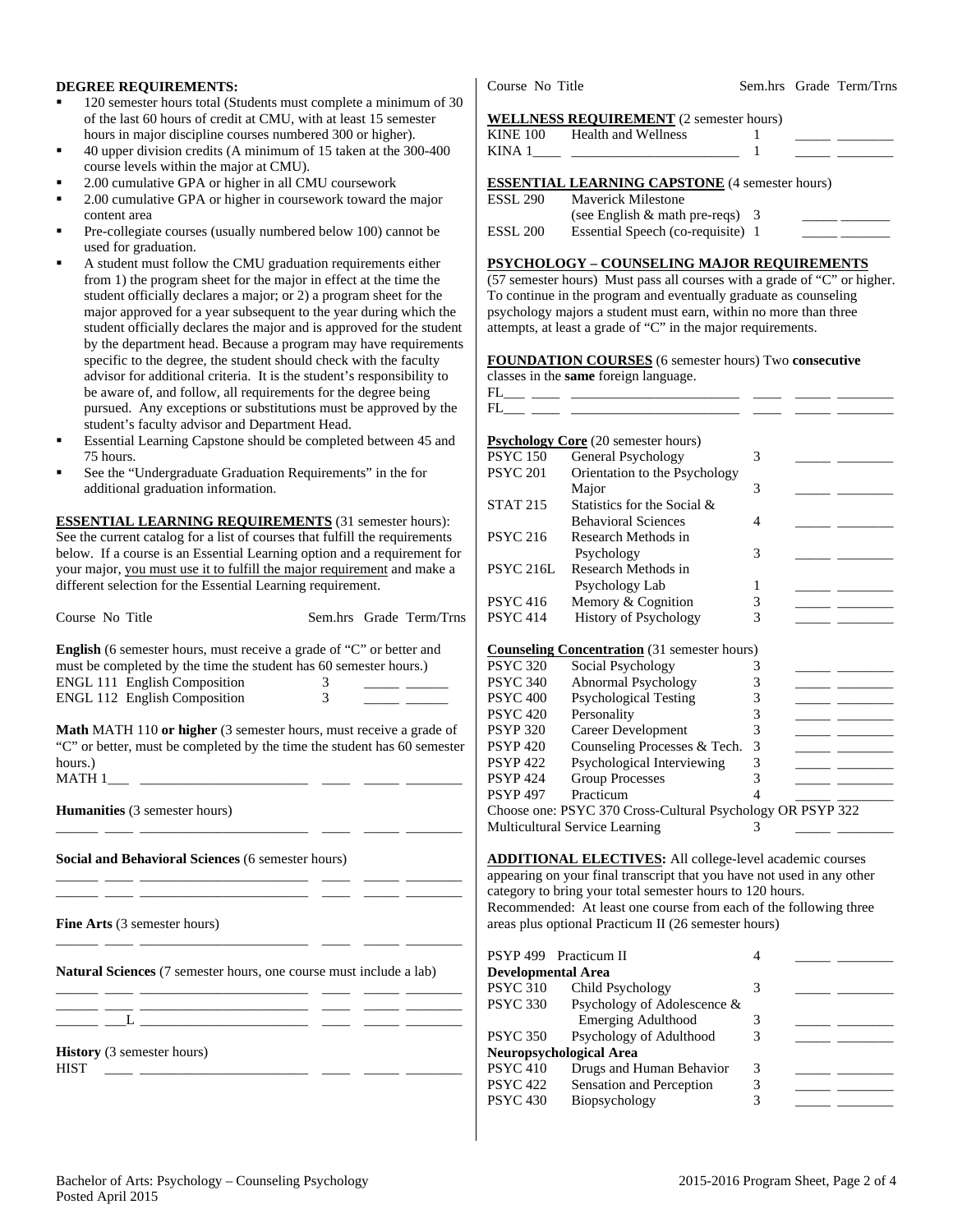| Course No                 | Title                           |   | Sem.hrs Grade Term/Trns | Course No | Title                                                                     | Sem.hrs Grade Term/Trns |
|---------------------------|---------------------------------|---|-------------------------|-----------|---------------------------------------------------------------------------|-------------------------|
| <b>Topical Area</b>       |                                 |   |                         |           |                                                                           |                         |
| <b>PSYC 300</b>           | <b>Health Psychology</b>        |   |                         |           | Electives (All college level courses appearing on your final transcript,  |                         |
| <b>PSYC 314</b>           | Psychology of Learning          |   |                         |           | not listed above that will bring your total semester hours to 120 hours.) |                         |
| <b>PSYC 325</b>           | <b>Environmental Psychology</b> | 3 |                         |           |                                                                           |                         |
| <b>PSYC 335</b>           | Psychology of Women             |   |                         |           |                                                                           |                         |
| <b>PSYC 380</b>           | <b>Comparative Psychology</b>   |   |                         |           |                                                                           |                         |
| PSYC 396/496 Topics (1-3) |                                 |   |                         |           |                                                                           |                         |
| <b>PSYC 401</b>           | <b>Sport Psychology</b>         |   |                         |           |                                                                           |                         |
| <b>PSYC</b> 411           | Human Sexuality                 |   |                         |           |                                                                           |                         |
| <b>PSYC 412</b>           | Industrial & Organizational     |   |                         |           |                                                                           |                         |
|                           | Psychology                      | 3 |                         |           |                                                                           |                         |
| <b>PSYC 425</b>           | Forensic Psychology             | 3 |                         |           |                                                                           |                         |
| <b>PSYC 435</b>           | Applied Social Psychology       | 3 |                         |           |                                                                           |                         |
| <b>PSYP 305</b>           | Suicide Intervention            |   |                         |           |                                                                           |                         |
| <b>PSYP 306</b>           | Applied Ethics                  |   |                         |           |                                                                           |                         |
| <b>PSYP410</b>            | Intro to Marriage & Family      |   |                         |           |                                                                           |                         |
|                           | Therapy                         |   |                         |           |                                                                           |                         |
| <b>SOCI 410</b>           | Death. Dying & Bereavement      |   |                         |           |                                                                           |                         |
| <b>SOCI 497</b>           | Structured Research (1-6)       |   |                         |           |                                                                           |                         |